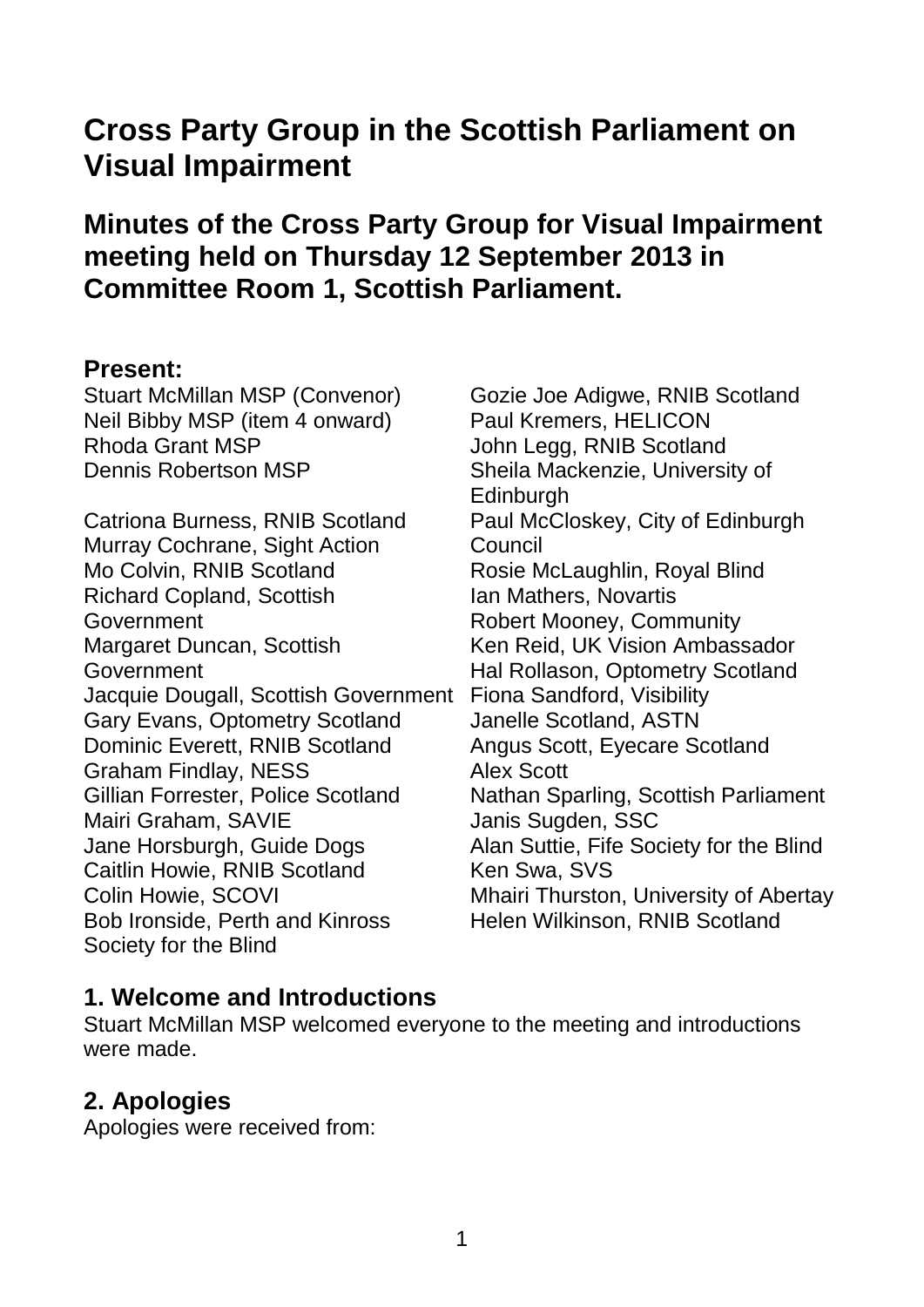| James Adams, RNIB Scotland            |
|---------------------------------------|
| Elaine Brackenridge, Royal Blind      |
| Sam Brown,                            |
| <b>Marion Butchart, Novartis</b>      |
| Colin Gallagher, Guide Dogs           |
| Sheena Guz, ADA (Scotland)            |
| <b>Richard Hellewell, Royal Blind</b> |
| David McKerral                        |
| Jimmy O'Rourke                        |
|                                       |

Margaret O'Rourke Sally Paterson, SAVIE Wendy Rankin, Guide Dogs Mary Rasmussen Danny Sweeney, North Ayrshire Council Allen Thurston William Wykes, Optometry Scotland

# **3. Minutes of the last meeting held on 23 May 2013**

The minutes of the last meeting held on 23 May 2013 were approved with one correction under item 5 – the Scottish Government has not been given £5m to deal with the changes in Welfare Reform, but rather has provided it. It was noted that a number of letters were issued on behalf of the Group following the last meeting and are available from the Secretary on request.

## **4. Update on Demand & Capacity Working Group**

Richard Copland thanked the Group for the opportunity to report on the work of the Demand and Capacity Working Group. The draft report had been previously circulated to the Group. The final report will be completed shortly. Comments on the draft report are welcomed and should be submitted to Jacquie Dougall. The working group has explored a number of areas to identify areas of good practice and ensure the timely flow of patients and care. Recommendations will be made around the redesign of services and upskilling of staff. A further report can be provided to the Cross Party Group following the final report and implementation.

The meeting welcomed the report on this important issue. There followed detailed discussion around the key issue of return patients. Timely return appointments are essential to avoid preventable sight loss. The need for return visits is a clinical decision, but the working group aims to ensure the capacity is available in order to allow these appointments to be scheduled. The role of the electronic referral system, currently being rolled out, was also raised. Upskilling of staff is necessary to increase capacity.

### **Action**

- Any comments on the draft report to be sent to Jacqui Dougall.
- Further report to the Cross Party Group to be made when the report is finalised and in 1 year to review implementation.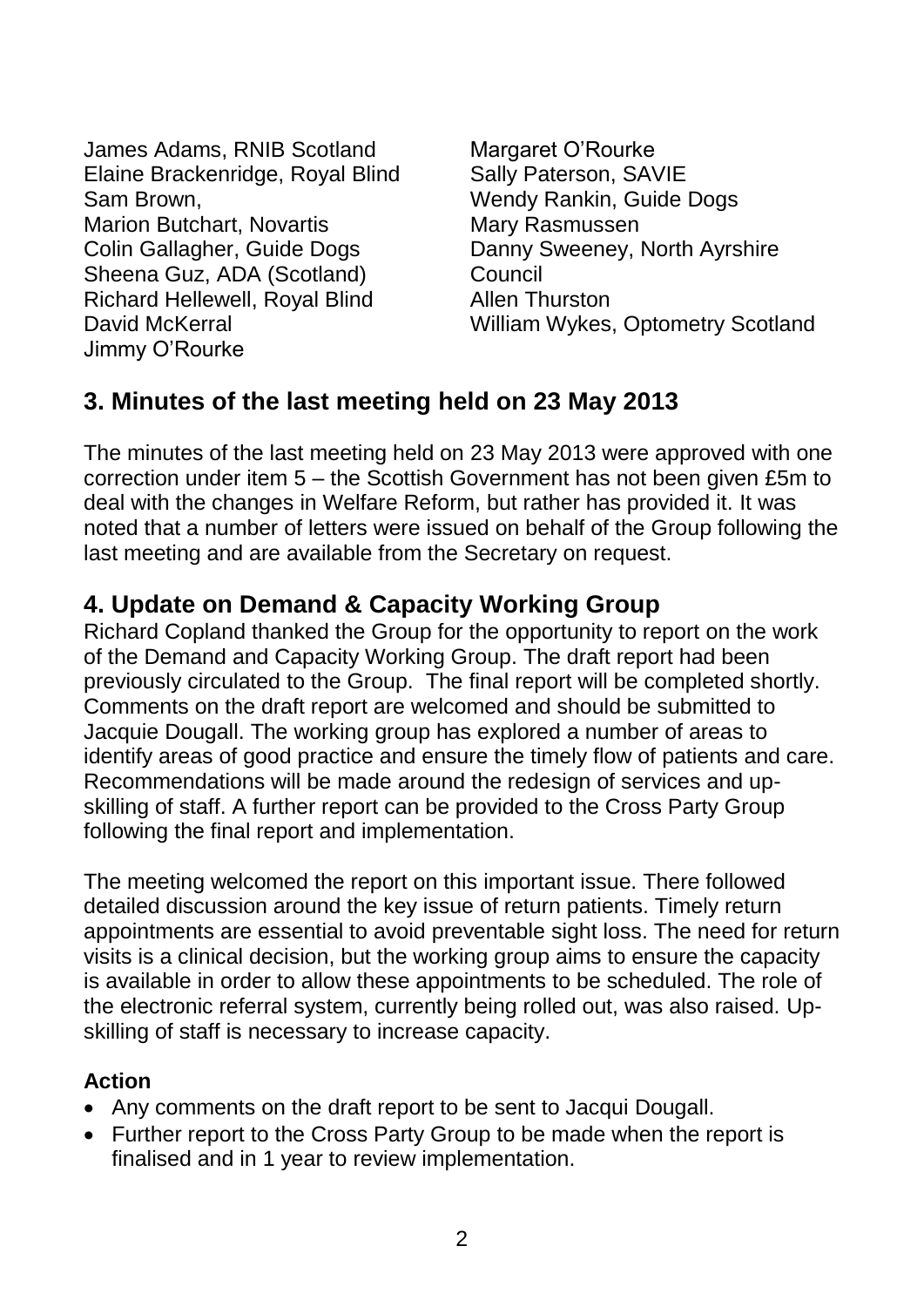# **5. Ethnicity, Eye Health & Engagement**

Gozie Joe Adigwe updated the Group on work to prevent avoidable sight loss in Ethnic Minority communities and the issue of increasing health inequalities. It is known that ethnicity is a risk factor in relation to certain eye conditions and the age profile is also often younger than within the wider community. There is also an issue of late presentation leading to increased sight loss. Statistics are difficult to obtain due to the lack of data collection. The small evidence base currently available is due to a few targeted interventions across the UK. There is some evidence of higher levels of non-attendance and despite the number of eye examinations increasing across the country the health inequality gap is increasing. This is a complex and concerning situation.

There followed discussion around issues with data sets and the register of blind and partially sighted people. This is a baseline for work on this public health issue. It was also noted that the BME population is increasing and this is expected to be confirmed in the 2011 census figures. It was noted that there could be an opportunity in relation to the integration of Health and Social Care data to identify evidence of need on a locality basis, however unfortunately Optometrists do not, at present, collect data on ethnicity although it is understood that it will be collected as part of the new electronic referral scheme. A number of Health and Social Care data sets do however contain an ethnicity field. There may be an issue of workforce training about why this information should be collected.

#### **Action**

 Write to Cabinet Secretary about the opportunity presented by the integration of Health and Social Care for data collection on this matter at the appropriate time.

### **6. Availability of awareness training for frontline staff in the NHS**

Graham Findlay spoke about the availability of Visual Awareness (VA) training for frontline NHS staff and the needs for minimum standards. North East Sensory Services (NESS) previously delivered training to trainee nurses covering basic guiding, meeting and greeting etc. but this has stopped in NE Scotland. Anecdotal evidence includes a case where a blind terminally ill patient missed meals as nobody told the patient they were there. The family member of a patient affected by this issue is now campaigning for more training in hospitals, but organisations also need to play a role in promoting VA training. There are recognised issues around cost of delivery and freeing up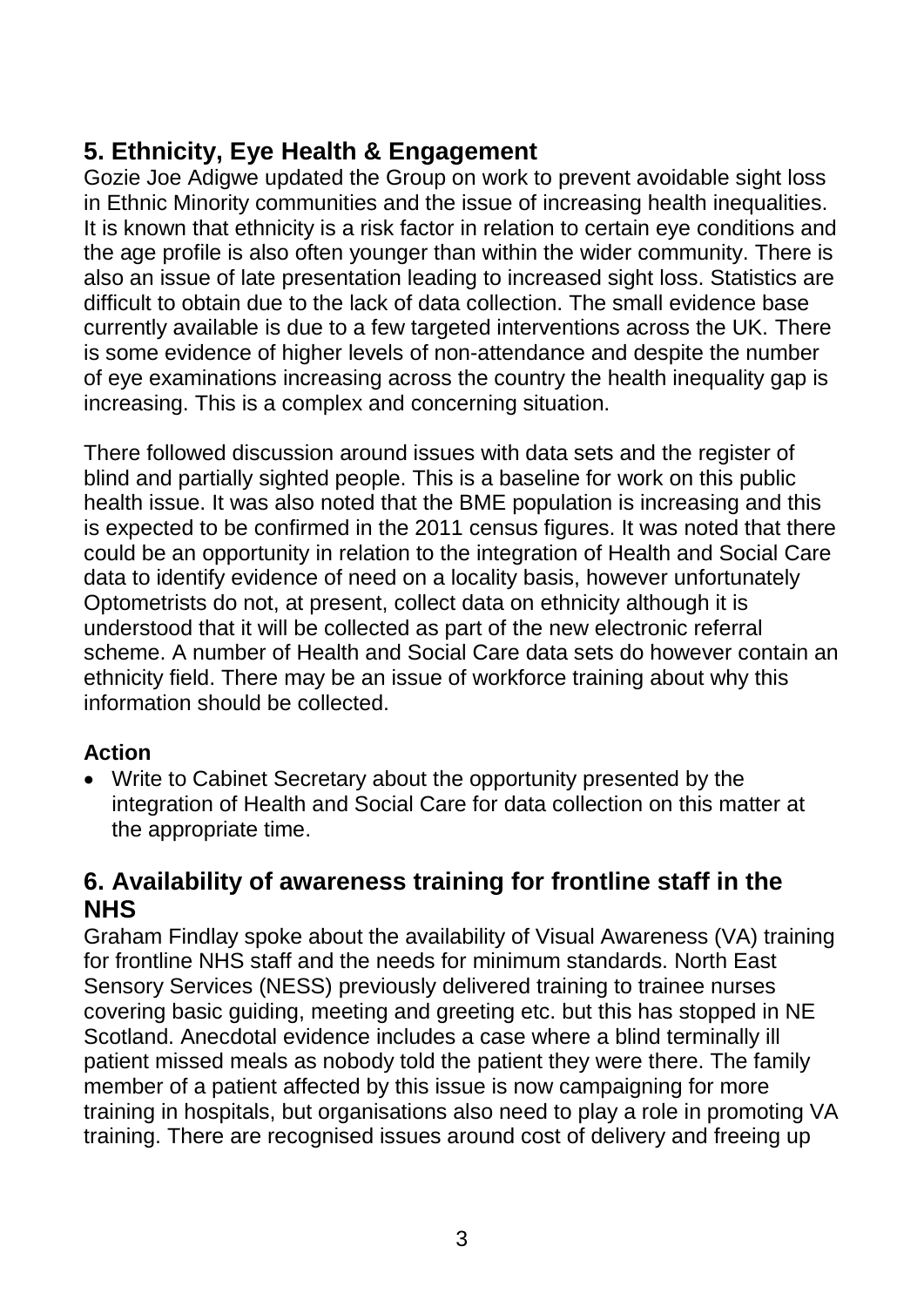staff time and there is a need to formally establish if it is an issue across Scotland and if minimum standards can be introduced.

There followed discussion on this key issue which has previously been raised as part of the 2010 report "Accessibility of health information for blind and partially sighted people". Any work should involve NES (NHS Education for Scotland). The issue does not relate just to eye clinics but across the whole NHS. Although electronic training has a place, it was felt hands on training in relation to guiding is important. Front line clinicians must undertake training as part of their appraisal process but currently VA training is part of general diversity training. Training is referenced in the new "See Hear" strategy and once this is published a training framework could be built round this – modules are available and are not difficult to deliver. It was agreed that it was essential this matter is not overlooked and implementation of "See Hear" will be a key factor. The Convenor agreed to write to the Minister for Public Health on this matter.

### **Action**

Convenor to write to the Minister for Public Health.

# **8. AOCB**

8.1. SVS Refresh: the final draft is being finalised and will be published in early October followed by a detailed implementation plan in March 2014.

8.2. Edinburgh Trams: Ken Reid raised an issue about whether blind and partially sighted people not resident in Edinburgh would be granted free travel on the new tram system under the National Entitlement Card. Jane Horsburgh reported Guide Dogs had received confirmation that free travel would be available but would involve some sort of ticket validation process.

8.3. Developments in Rehab: Alan Suttie asked for an update on this item which was discussed at the March meeting of the Group. It was noted that progress had been made and details would be communicated to Alan Suttie

8.4. Registration: The importance of registration data to support informed decision making for the sector was noted, however this information is no longer collated. John Legg reported a positive meeting has been held with civil servants on this matter but it may be helpful to revisit at a future meeting.

8.5. Haggazine: Haggeye will publish the first issue of their new magazine at the end of the month and hope give an update on activities at the next meeting.